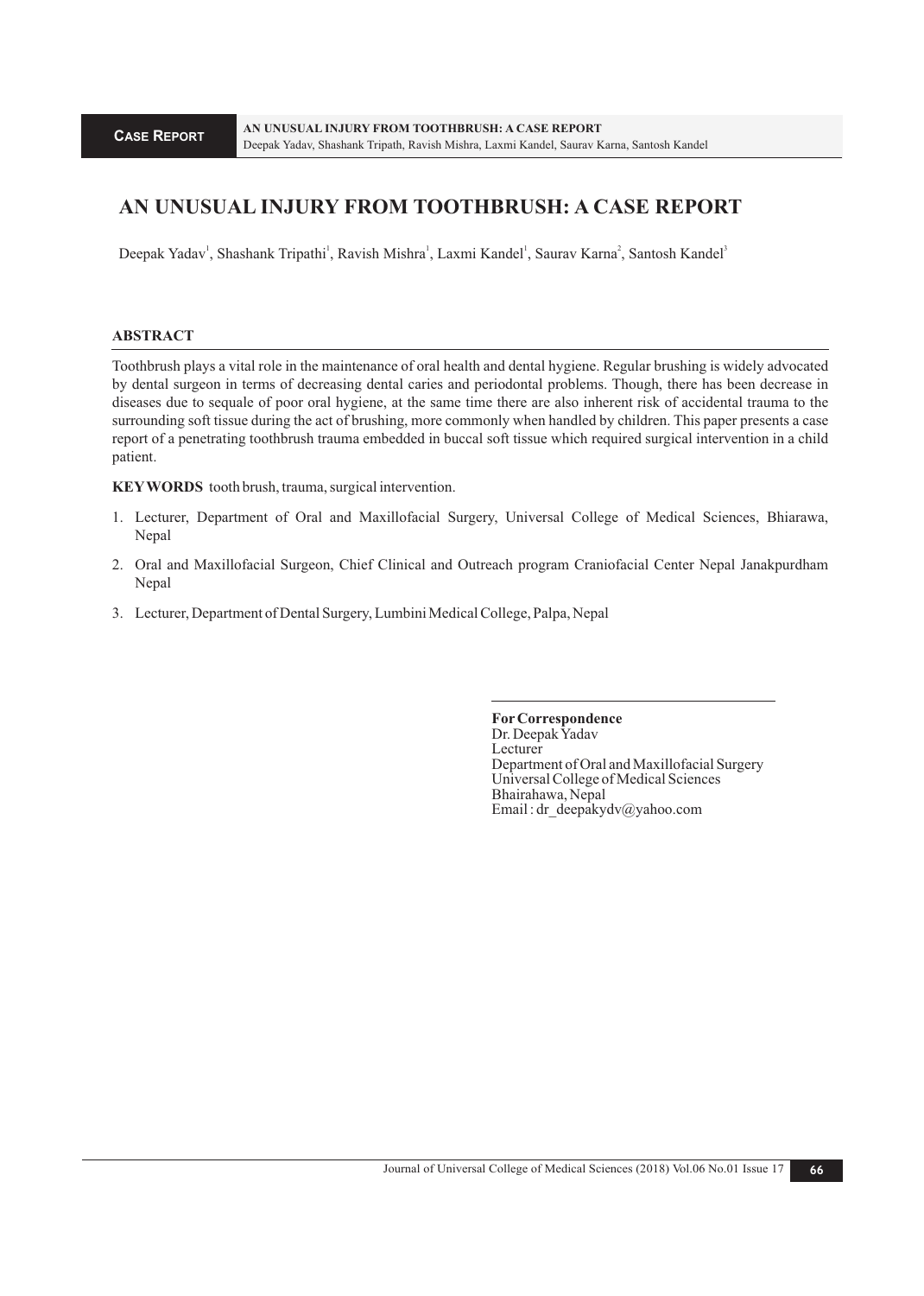# **INTRODUCTION**

Toothbrush plays a vital role in maintenance of oral health and dental hygiene and regular brushing is widely advocated by dental surgeon in terms of decreasing dental caries and periodontal problems. Though there has been decrease in diseases due to sequale of poor oral hygiene, at the same time there are also inherent risk of accidental trauma to the surrounding soft tissue during the act of brushing, more commonly when handled by children.

This paper presents a case report of a penetrating toothbrush trauma embedded in buccal soft tissue which required surgical intervention in a child patient.

#### **CASE REPORT**

A2-year old male child was referred to the department of Oral and Maxillofacial Surgery regarding a penetrating injury sustained at home as shown in figure 1. The child experienced a hit by goat at home while he was running with a toothbrush in his mouth and hit his face against the floor. This caused the bristle portion of the brush to be embedded in the buccal soft tissue. The patient was quiet without any obvious distress, with the handle of the toothbrush projecting horizontally from the mouth. All the vital signs were under normal range and the medical history was not significant. There was no active bleeding but mild drooling of the saliva from the corner of the mouth was present. Extraorally there was a presence of buldge at angle of mandible and below the ear lobule on the left side, which was tender on palpation as shown in figure 2. Patient was then advised for Plain X-Ray; P.A view mandible but couldn't delineate the position of toothbrush. Initially gentle force was used by the guardian of patient to remove the tooth brush, but there was excruciating pain. Owing to this information and the patient's age, general anesthesia was selected to remove the toothbrush.

Before we could proceed with general anesthesia, local anesthesia was infiltrated around the buldge and a small linear incision was made owing to removal of bristle without resistance as shown in figure 3. After that gentle push was given so as to remove toothbrush from extraoral region. The wound was then thoroughly irrigated with normal saline and betadine and suture were placed both extra orally and intra orally. The patient was admitted for 2 days with intravenous antibiotics and analgesics. The patient was then discharged with oral antibiotics , subsequently followed up for a week. Wound healing was satisfactory with no any complications.

# **DISCUSSION:**

This case report highlights the rare occurrence of penetrating toothbrush injury in a child. Toothbrush-related penetrating injuries have been reported previously involving intra oral penetration<sup>1,2</sup>. Toothbrush bristles have also been reported in

the maxillary sinus in a paediatric patient due to self-inflicted injury<sup>3</sup>. Law et al described two cases of children less than 3 years with toothbrush trauma, causing injury to soft palate and anterior faucial pillar, the soft palate injury progressed to mediastinitisand the anterior faucial pillar injury progressed to retropharyngeal abscess<sup>4</sup>. The penetrating injuries can produce various complications, hence the patient should be examined for $1,4$ 

a. Airway and breathing problems

b. Bleeding from mucosa or lacerations

c. Neurological deficit such as change in mental status d. Signs of acute infection such as swelling, pyrexia etc

Patient with any of these features should be managed accordingly. If these symptoms are not apparent, the embedded toothbrush can be removed either in local anesthesia or general anesthesia depending upon patient condition like age, medical history, etc. $1.5$  After the incision, the toothbrush was gently manipulated so as to avoid the chances of bleeding from vessels<sup>6</sup>. The bristle was dissected and was removed along the path where there was a least resistance from bristle.

After removal of toothbrush hemostasis should be evaluated as the bleeding may result in hematoma in deeper planes which could be fatal at times .

Suturing of the wound should be done. Antibiotics should be prescribed along with a dose of tetanus toxoid and after discharge the patient should be reviewed on timely basis as the complication can manifest after a period of 72 hours.<sup>7</sup>



**Fig 1. Patient at presentation in emergency**



**Fig 2. Detailed view of the outline of the tooth brush**